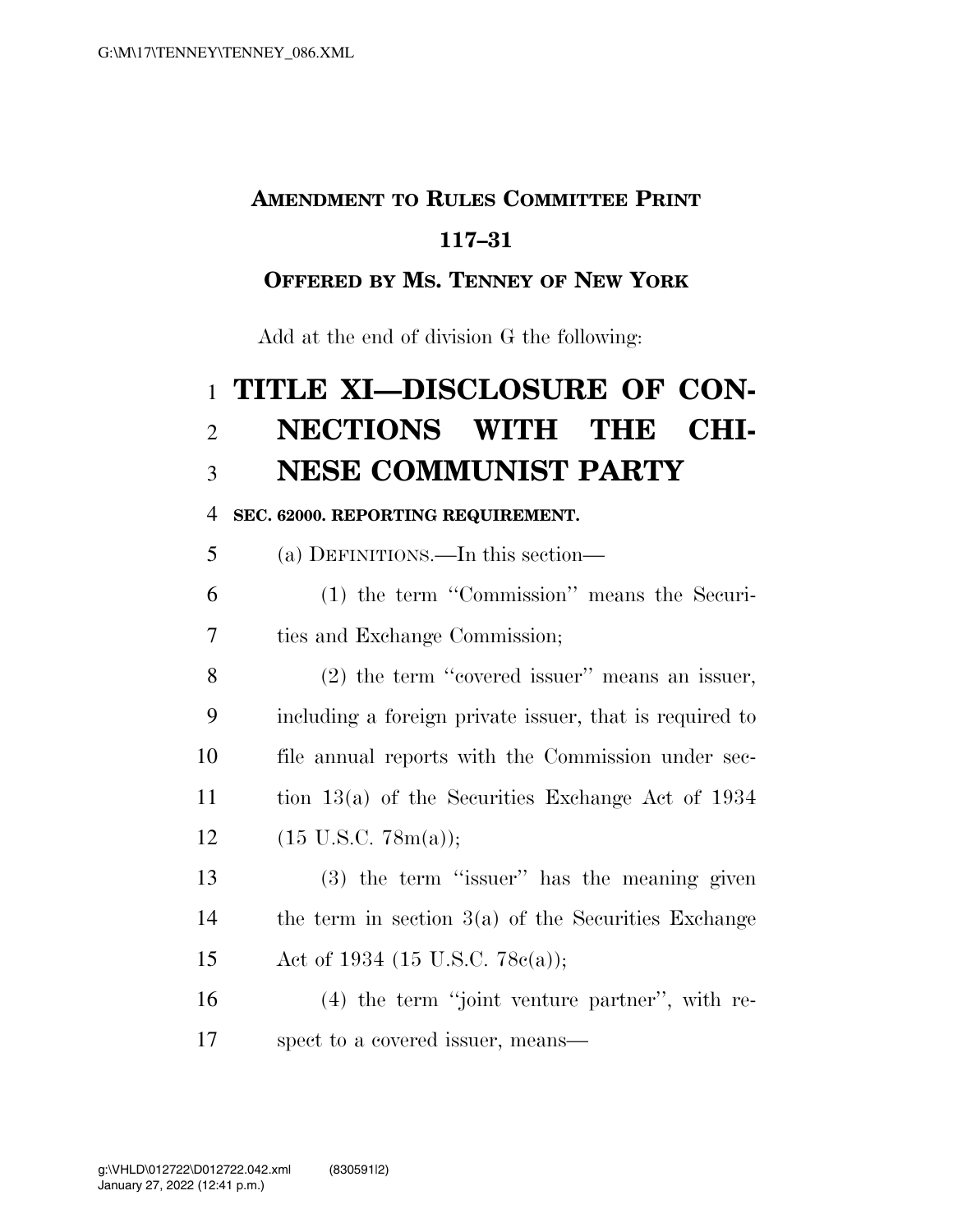| $\mathbf{1}$   | $(A)$ a joint venture in which the covered                 |
|----------------|------------------------------------------------------------|
| $\overline{2}$ | issuer, or a subsidiary with respect to the cov-           |
| 3              | ered issuer, is a party; or                                |
| $\overline{4}$ | (B) any other person that is a party in a                  |
| 5              | joint venture described in subparagraph (A);               |
| 6              | and                                                        |
| $\overline{7}$ | $(5)$ the term "subsidiary", with respect to a             |
| 8              | covered issuer, means a wholly- or partially-owned         |
| 9              | subsidiary of the covered issuer.                          |
| 10             | (b) REQUIREMENT.—Each covered issuer, in each an-          |
| 11             | nual report that the covered issuer files with the Commis- |
| 12             | sion (beginning with the second annual report that the     |
| 13             | covered issuer files with the Commission after the date    |
| 14             | of enactment of this Act), shall—                          |
| 15             | (1) disclose whether the covered issuer, or any            |
| 16             | subsidiary or joint venture partner with respect to        |
| 17             | the covered issuer, has established or maintained an       |
| 18             | organization of the Chinese Communist Party dur-           |
| 19             | ing the period covered by the report;                      |
| 20             | $(2)$ if an organization of the Chinese Com-               |
| 21             | munist Party has participated in the operations of         |
| 22             | the covered issuer, or of any subsidiary or joint ven-     |
| 23             | ture partner with respect to the covered issuer, dur-      |
| 24             | ing the period covered by the report, summarize that       |
| 25             | participation; and                                         |